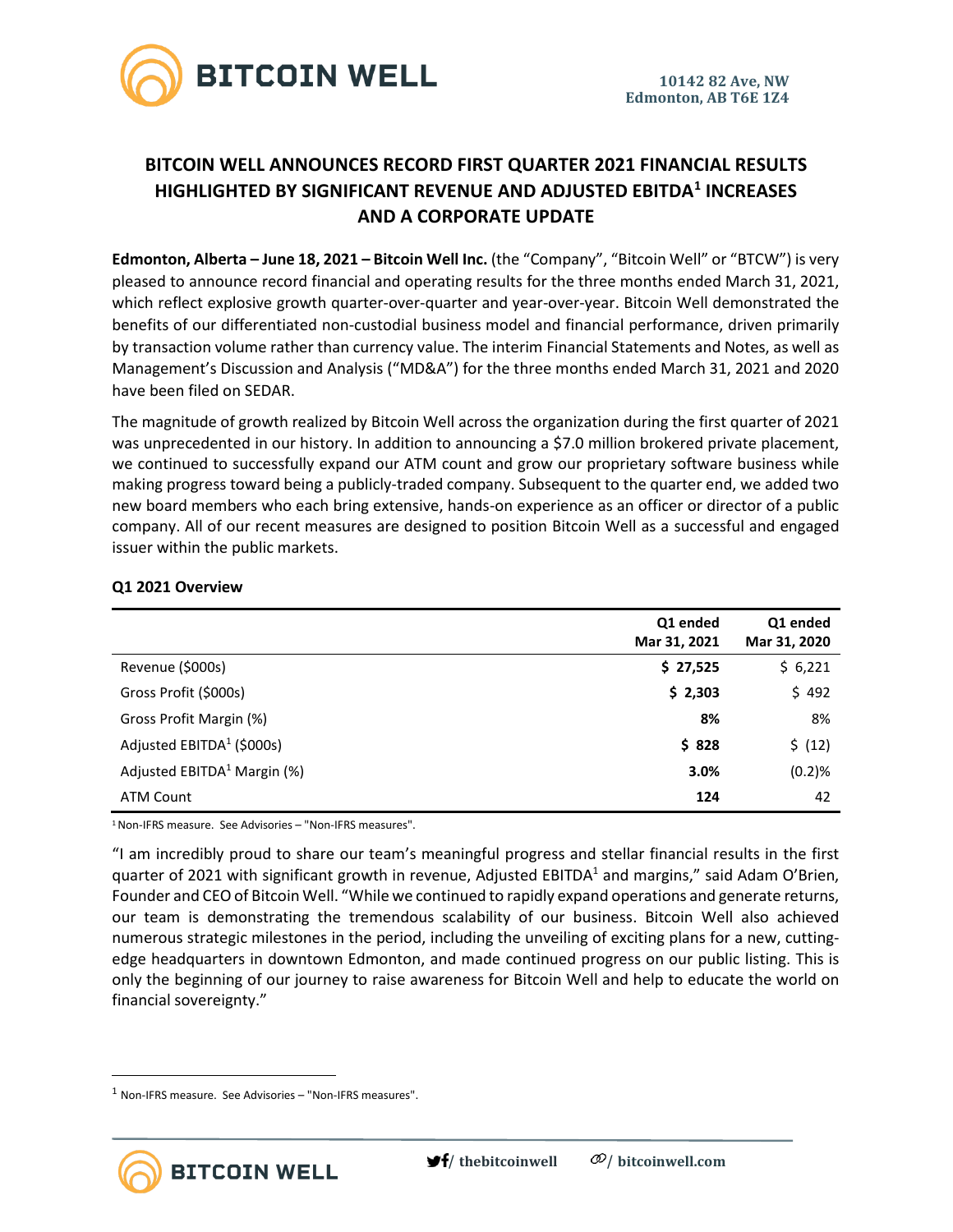### **Record Q1 2021 Highlights**

- Revenue increased by over 342% to \$27.5 million in Q1 2021 compared to \$6.2 million for the same period in 2020. The growth is due largely to an increase in active ATMs, higher per machine revenue, rising bitcoin and other cryptocurrency prices and an increase in our OTC sales.
- Gross profit in Q1 2021 grew approximately 368% year-over-year to \$2.3 million, representing a gross profit margin of 8%.



- Adjusted EBITDA<sup>2</sup> totaled \$828,365 in Q1 2021, an increase of over \$840,000 from Q1 2020.
- A total of 38 new ATMs were added to our portfolio through the three months which contributed to a total of 124 machines installed across Canada as at March 31, 2021. Currently, Bitcoin Well has over 140 ATMs installed across Canada.
- Our average revenue generated per machine in Q1 2021 was over \$83,000 with an average transaction size per machine of just under \$1,100 (2020 - \$113,940 per machine, and an average transaction size of \$582). This decrease was largely due to access to certain machines being limited due to COVID 19 related restrictions.
- Cash balances at March 31, 2021 totaled \$5.2 million, an increase from \$4.1 million at December 31, 2020.
- Bitcoin Well recorded net operating income of \$462,326 for Q1 2021, which includes \$97,571 in going-public transaction costs, and \$268,469 in depreciation and accretion, compared to a loss of \$144,013 in Q1 2020.

### **Recent Events**

- Further enhanced the skillset, expertise and diversity of background of our Board of Directors with the appointment of Michèle D. McCarthy and Alice Reimer, announced May 18, 2021. Michèle and Alice collectively have decades of experience navigating the capital markets and strategy execution, and have served as board members for high-growth public companies, which will prove invaluable for Bitcoin Well as we embark on life as a public company.
- On June 8, we completed a private placement raising gross proceeds of \$7.0 million.
- On June 11, we completed our previously announced arm's length qualifying transaction (the "Transaction") and having received conditional approval for the Transaction from the TSXV, our common shares are expected to commence trading on the TSXV under the ticker symbol "BTCW" during the week of June 21, 2021.
- On June 15, we announced the opening of our Calgary 'over-the-counter' ("OTC") office which will provide best-in-class service by appointment for individuals seeking to transact in larger bitcoin denominations and will offer a comfortable setting for those interested in learning about the benefits of bitcoin as a means of securing financial sovereignty.

**BITCOIN WELL** 

<sup>2</sup> Non-IFRS measure. See Advisories – "Non-IFRS measures".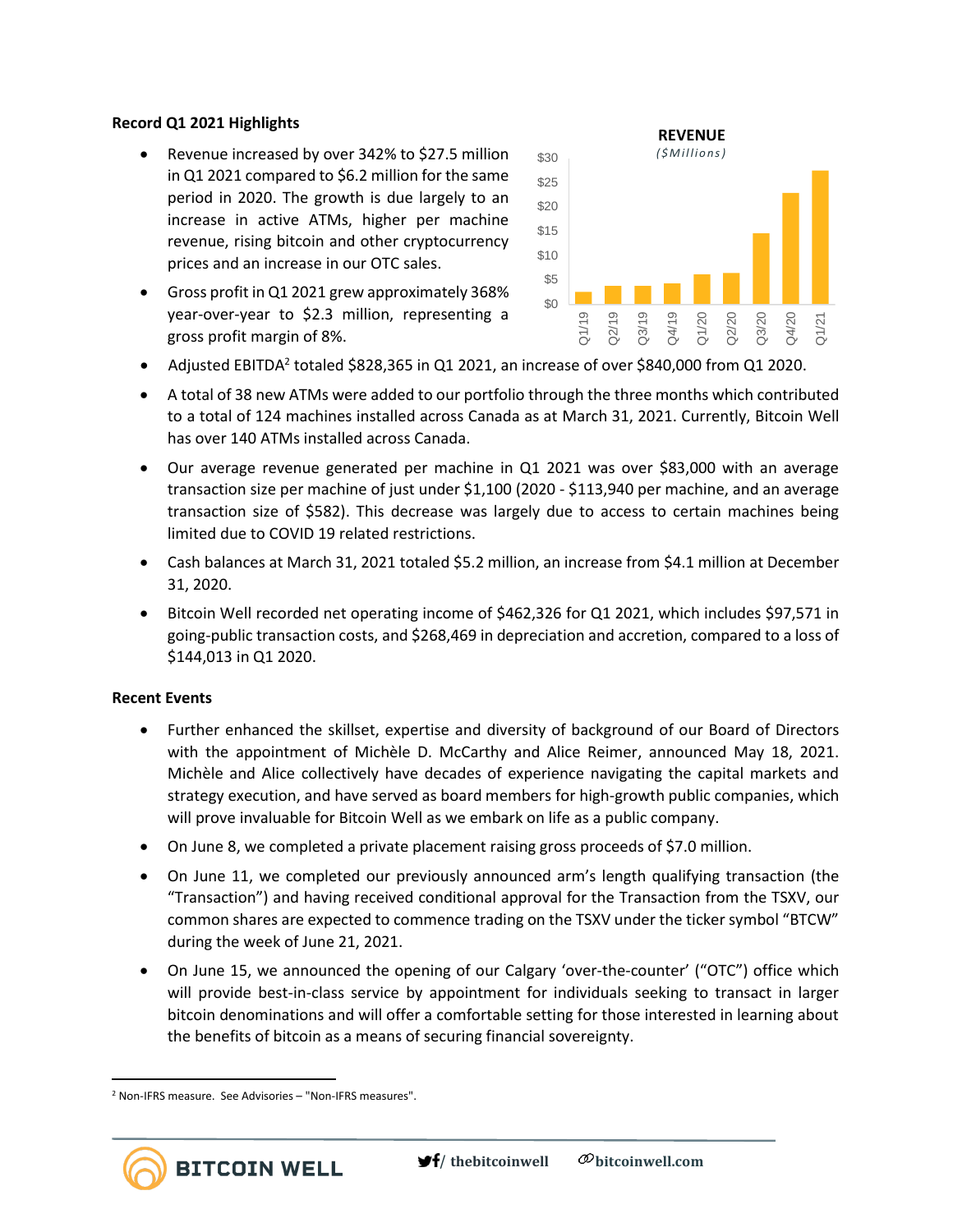As a result of requirements under IFRS relating to revaluation of digital assets and changes in the unrealized value of the Company's Use of Coin Agreements, significant swings in net income (loss) may be reported period to period which are not indicative of the underlying operational performance of the business. These fluctuations resulted in the Company reporting a net loss of \$4.4 million for the three months ended March 31, 2021, but positive total comprehensive income of \$2.5 million. As a result, we present Adjusted EBITDA as the most meaningful metric to assess the health and performance of the underlying operations, as it excludes the 'noise' caused by the revaluations and represents true performance of the business. Adjusted EBITDA increased significantly in Q1 2021 to \$0.8 million, driven by the significant increase in revenue over the past year.

The plan we have developed for 2021 is expected to leverage the skills and expertise of our growing allstar team and expanding ATM network. Bitcoin Well will continue to enhance our service offerings to support our growth trajectory. We believe the Company is poised to drive further expansion of our business, revenue and customer base, while benefiting from the macro-level industry discussions around bitcoin and its role in aiding individuals to achieve financial sovereignty.

# **Corporate Update**

The Company's Chief Financial Officer, Mandy Johnston, MBA, CPA (US), CMA (US), CSCA is taking a temporary leave, effective immediately, with an expected return to her post later this year. During her absence, the Company's Board of Directors has appointed Jason Vandenberg as interim CFO to support Bitcoin Well.

Jason brings over 20 years of experience across diverse financial leadership positions and has an established record of leading multiple companies through substantial growth, both organically and through the acquisition and integration of over 40 businesses. Jason is the Senior Vice President and Co-Founder of Camilla Advisory Group Inc., a management consulting firm in Edmonton, Alberta. Prior to, Jason held the role of CFO for nine years at ENTREC Corporation, a leader in crane and heavy haul transportation services in Canada and the United States, and was CFO at Eveready Inc., an international industrial services company. Jason is a Chartered Accountant and holds a Bachelor of Commerce, with Distinction, from the University of Alberta.

"Mandy has played an integral role in our efforts to become the world's first publicly traded Bitcoin ATM company and we appreciate her continued support with this process from afar, as she takes a necessary leave to focus on her health. We look forward to welcoming her back later this year," said Adam O'Brien, Bitcoin Well CEO. "In the interim, we are pleased to welcome Jason to the organization. His vast accounting experience and knowledge within the financial disclosure process will be an asset to Bitcoin Well as we embark on life as a public company."

# **Benefits of Our Non-Custodial Model**

**BITCOIN WELL** 

One of the many advantages of Bitcoin Well is that our business model is 'non-custodial', which means that at no time during a transaction are we holding client funds on their behalf. True to our credo that Bitcoin ATMs offer the fastest and safest ways to buy, sell and use bitcoin, the time lapse between when a customer deposits funds into our ATMs until they receive their bitcoin delivered to their wallet is typically less than 30 minutes. This sets Bitcoin Well apart from crypto-asset trading platforms ("CTP"s), which are custodial platforms (such as cryptocurrency exchanges) that facilitate trades in security tokens, or crypto contracts, and are very different from Bitcoin Well.

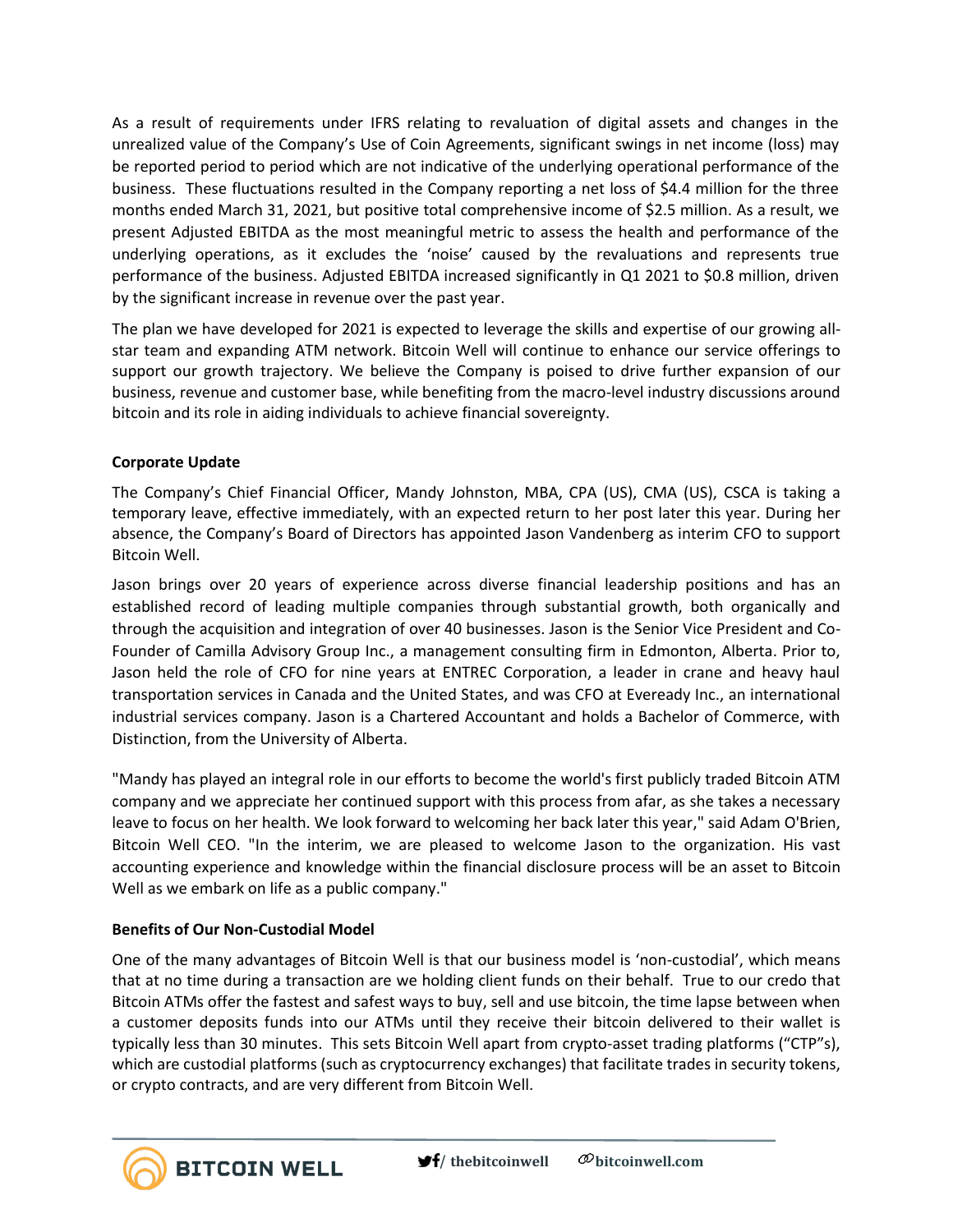At the end of March, 2021, Canadian securities regulators issued guidance that represents a landmark change in the regulatory landscape for CTPs and which will have a material impact on those businesses in Canada. Since we are non-custodial, these new regulations do not apply to Bitcoin Well and in fact, help to demonstrate the value of our trusted, convenient and high-integrity business model. Effective June 1, 2021, new compliance obligations will be required for all entities dealing in cryptocurrencies which is expected to become overly burdensome for smaller companies and increase acquisition opportunities for Bitcoin Well. Since we are already registered with the Canadian Government's Financial Transactions and Reports Analysis Centre ("FINTRAC"), Bitcoin Well has established extremely rigorous compliance protocols and practices which protect the Company as well as our clients.

### **About Bitcoin Well**

Bitcoin Well offers convenient, secure and reliable ways to buy and sell bitcoin through a trusted Bitcoin ATM network and suite of web-based transaction services. BTCW is Adjusted EBITDA positive and positioned to become the first publicly traded Bitcoin ATM company, with an enterprising consolidation strategy to deliver accretive and cost-effective expansion in North America and globally. As leaders of the longest-running, founder-led Bitcoin ATM company, management of Bitcoin Well brings deep operational capabilities that span the entire value chain along with access to proprietary, cutting-edge software development that supports further expansion. Follow us on [LinkedIn,](https://www.linkedin.com/company/bitcoinwell/) [Twitter,](https://twitter.com/TheBitcoinWell) [YouTube,](https://www.youtube.com/channel/UCeHRFsSr3KEGD5kECjlvC4g) [Facebook](https://www.facebook.com/thebitcoinwell) and [Instagram](https://www.instagram.com/thebitcoinwell/) to keep up to date with our business.

**Contact Information** 

For investor information, please contact:

**Bitcoin Well** 10142 82 Avenue NW Edmonton, AB T6E 1Z4 bitcoinwell.com

**Adam O'Brien**, President & CEO **Jason Vandenberg**, Interim CFO Tel: 1 888 711 3866 [IR@bitcoinwell.com](mailto:IR@bitcoinwell.com)

For media queries and further information, please contact:

**Karen Smola**, Director of Marketing Tel: 587-735-1570 [k.smola@bitcoinwell.com](mailto:k.smola@bitcoinwell.com)

### **Reader Advisory / Forward-Looking Statements**

**BITCOIN WELL** 

*Statements in this press release regarding Bitcoin Well which are not historical facts are "forward-looking statements" that involve risks and uncertainties, such as the timing of expansion plans and activities, the timing of commencement of trading of Bitcoin Well's common shares on the TSXV, as well as various business objectives. Such information can generally be identified by the use of forwarding-looking wording such as "may", "expect", "estimate", "anticipate", "intend", "believe" and "continue" or the negative*